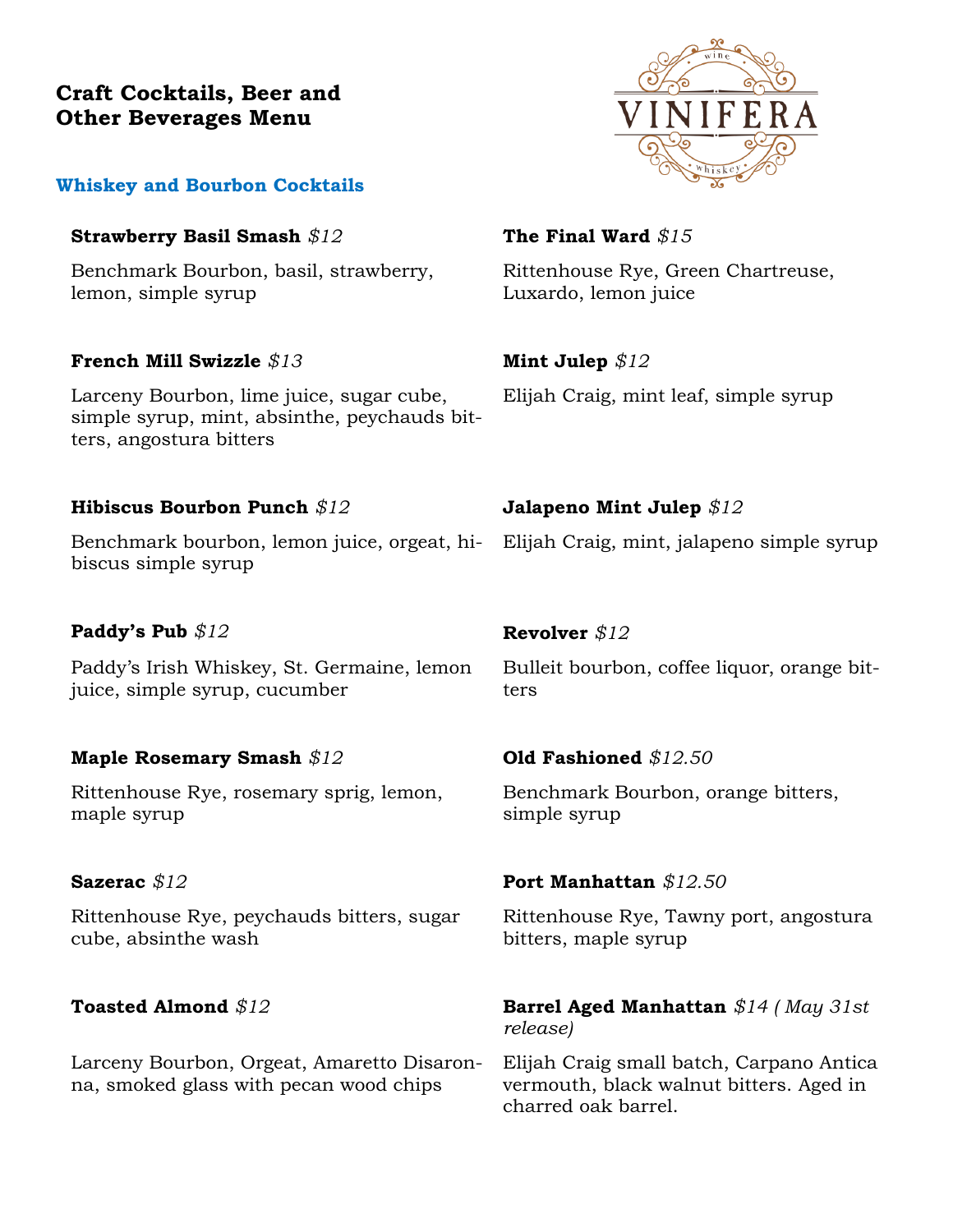### **Boulevardier** *\$12* **Bulldog** *\$14*

4 Roses Bourbon, Campari, Dolin Rouge Woodford Reserve, Tuaca, Cointreau

1792 Small Batch Bourbon, honey simple syrup, lemon juice

**Paper Plane** *\$13.50*

Monkey Shoulder Scotch, Aperol, Amaro Nonino, lemon juice

**Cynardier** *\$12.50*

Evan Williams Black, Cynar, La Quintinye sweet vermouth, chocolate bitters

### **Gold Rush** *\$12* **Wild Flower Whiskey Sour** *\$13*

Four Roses bourbon, egg white, lemon juice, creme de violette, hibiscus simple syrup

 Amaretto Sour *\$13* Traditional Whiskey sour \$12

# **Other Signature Cocktails** *\$13*

### **Pineapple Jalapeno Margarita**

Corazon Reposado tequila, jalapeño simple syrup, pineapple juice, lime juice, Tajin rim

### **Aviation**

Bombay Sapphire Gin, luxardo, creme de violette, lemon juice

**Aperol Spritz** Aperol, prosecco, soda

**Sangria - Red, White, Rose \$16** - 1/2 carafe

### **Oh My My Mai Tai**

Meyers dark rum, lime juice, orgeat, mai tai simple syrup, Cointreau, pineapple juice, Tajin rim

### **Lemon Martini**

Wheatley vodka, Limoncello, lemon juice, Cointreau